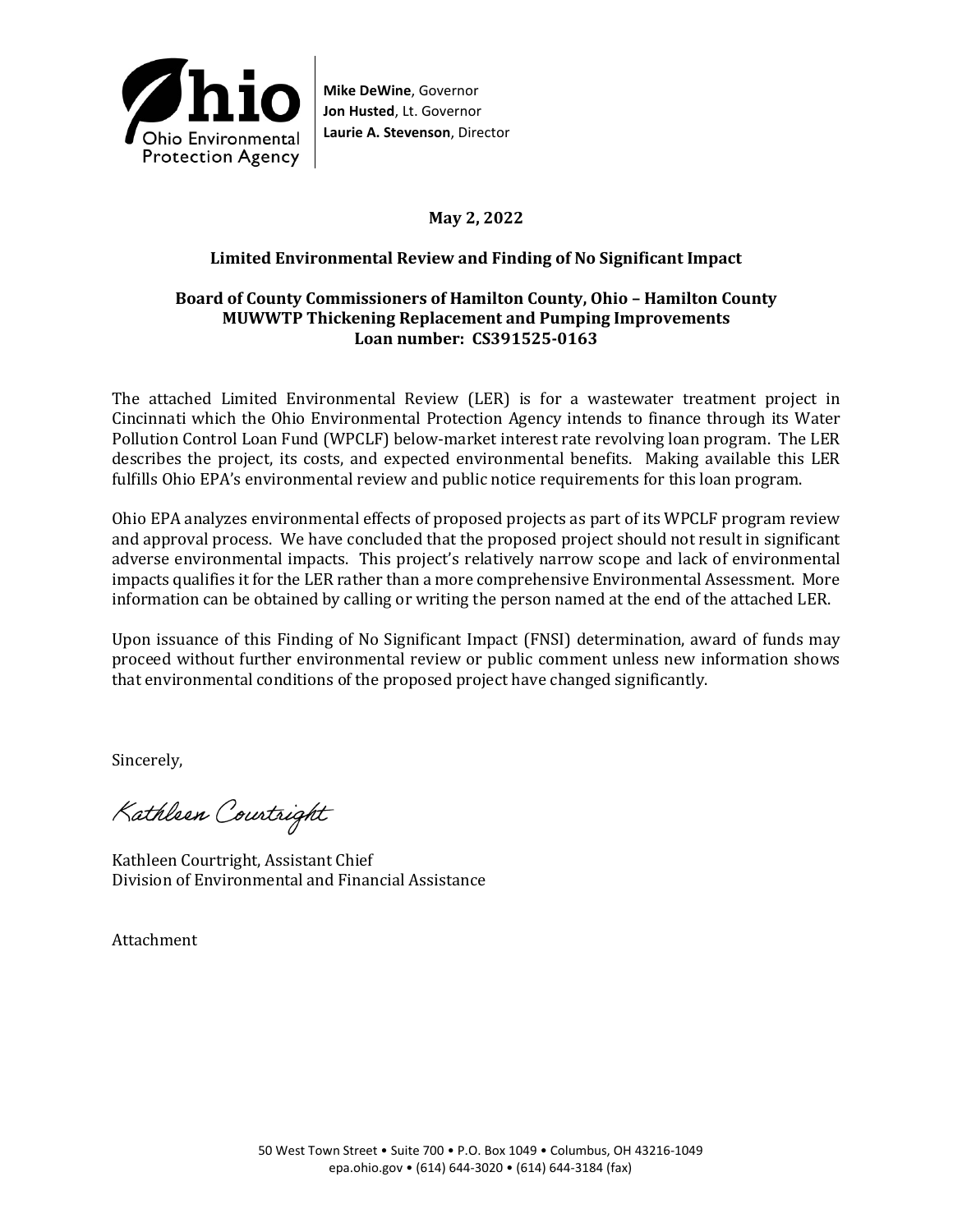#### **LIMITED ENVIRONMENTAL REVIEW**

#### **Project Identification**

Project: MUWWTP Thickening Replacement and Pumping Improvements

Applicant: Board of County Commissioners of Hamilton County, Ohio 138 E. Court Street, Room 603 Cincinnati, Ohio 45202

Loan Number: CS391525-0163



**Figure 1. Hamilton County**

### **Project Summary**

The Board of County Commissioners of Hamilton County, Ohio (Board) has requested funding from the Ohio Water Pollution Control Loan Fund (WPCLF) to finance the MUWWTP Thickening Replacement and Pumping Improvements project. Work for this facilities improvement project will include construction that will increase the reliability of equipment within the wastewater treatment plant (WWTP). Due to the project work being almost entirely inside the WWTP, environmental impacts are expected to be minimal.

### **History & Existing Conditions**

The Board, based in Hamilton County (Figure 1), is responsible for the Metropolitan Sewer District of Greater Cincinnati (MSDGC), also known as the Metropolitan Sewer District (MSD). MSD operates a number of different WWTPs within the city of Cincinnati, including the Muddy Creek WWTP (MUWWTP).

At the MUWWTP, MSD identified deficiencies in their Solids Handling Master Plan, intended to address failing assets at the plant. The existing gravity belt thickeners have reached the end of their useful life and will be replaced as part of this project. Thickening building modifications are required to accommodate the replacement equipment. Additionally, waste activated sludge (WAS) at the facility is double pumped and improvements will be made to eliminate this double pumping when replacing pumps.

## **Project Description**

The project consists of construction to increase the reliability of WAS thickening, WAS and primary sludge (PS) pumping, and mitigation of sludge odors in the Secondary Thickening Building. The work includes demolition of the existing gravity belt thickeners and associated piping, WAS pumps, primary sludge pumps, restroom and HVAC system; installation of new rotary drum thickeners, associated piping, and controls; new odor control system and controls; new polymer blending units and controls; new storage totes and containment area; new thickened sludge pumps with variable frequency drives (VFDs); new overhead rolling doors; new HVAC system; new WAS pumps with VFDs and flow meters; and new primary sludge pumps with inline grinders.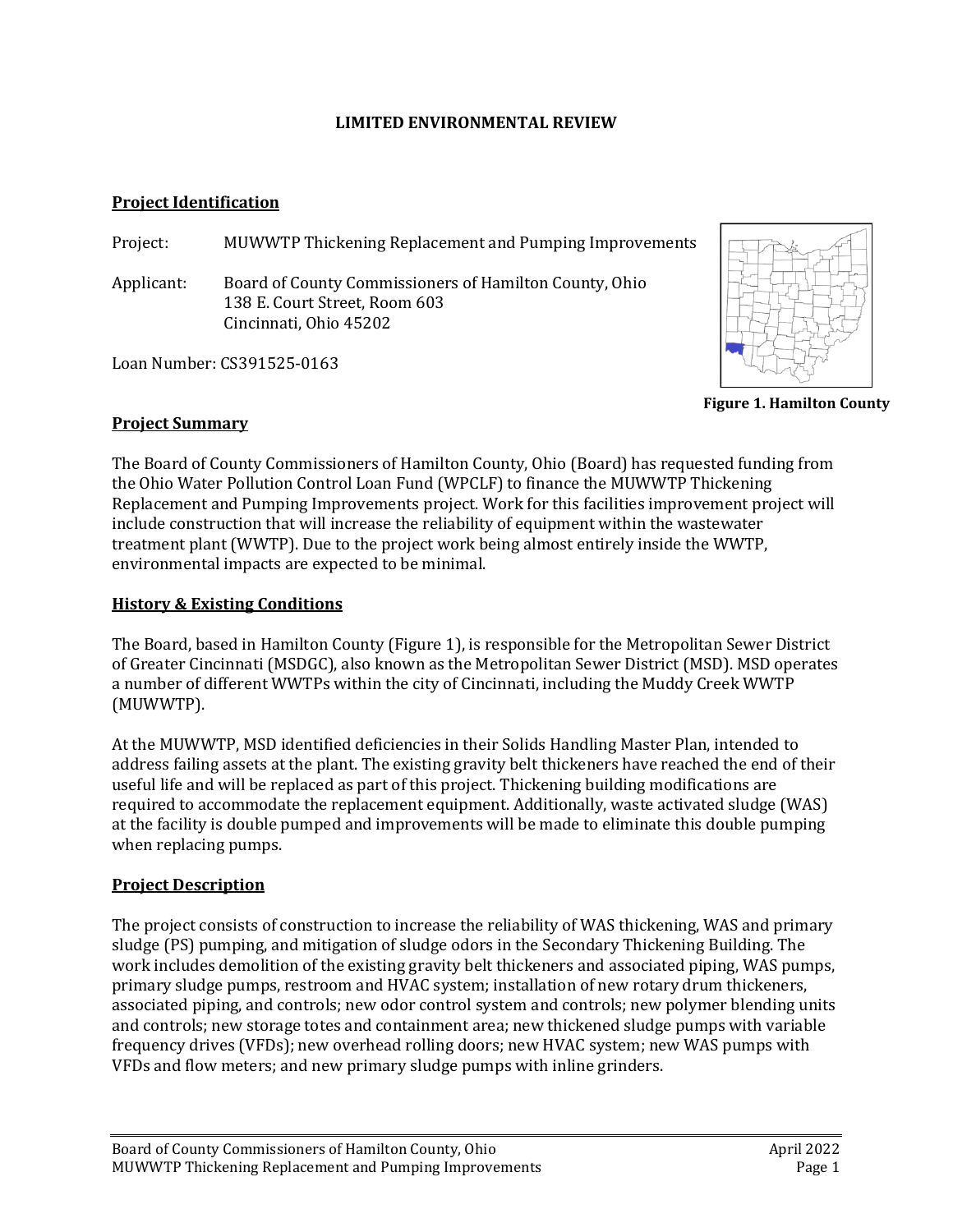

**Figure 2. Red box outlines the Muddy Creek WWTP where construction will take place**

## **Implementation**

The Board proposes to borrow \$3,860,000 from the Ohio WPCLF at an interest rate of 0.86%; interest rates are set monthly and may change for a later loan award. Any potential additional grant funding would decrease correspondingly the WPCLF loan amount. Assuming a 20-year loan, borrowing this amount in WPCLF dollars could save the Board \$541,860 over the life of the loan compared to the current market rate (2.11%).

No sewer rate increases are scheduled as a result of this project. Construction is scheduled to begin after loan award and to be completed in 12 months.

# **Public Participation**

MSD informed the Ohio EPA that the public had at least three opportunities to comment and participate in MSDGC's annual Capital Improvement Program adoption and construction funding legislation adoption at Hamilton County's Board of County Commissioners meetings. There were no comments nor participation from the public on this project.

Ohio EPA is unaware of opposition to or controversy about the project. Ohio EPA will make a copy of this document available to the public on its webpage [\(https://epa.ohio.gov/divisions-and-](https://epa.ohio.gov/divisions-and-offices/environmental-financial-assistance/announcements)